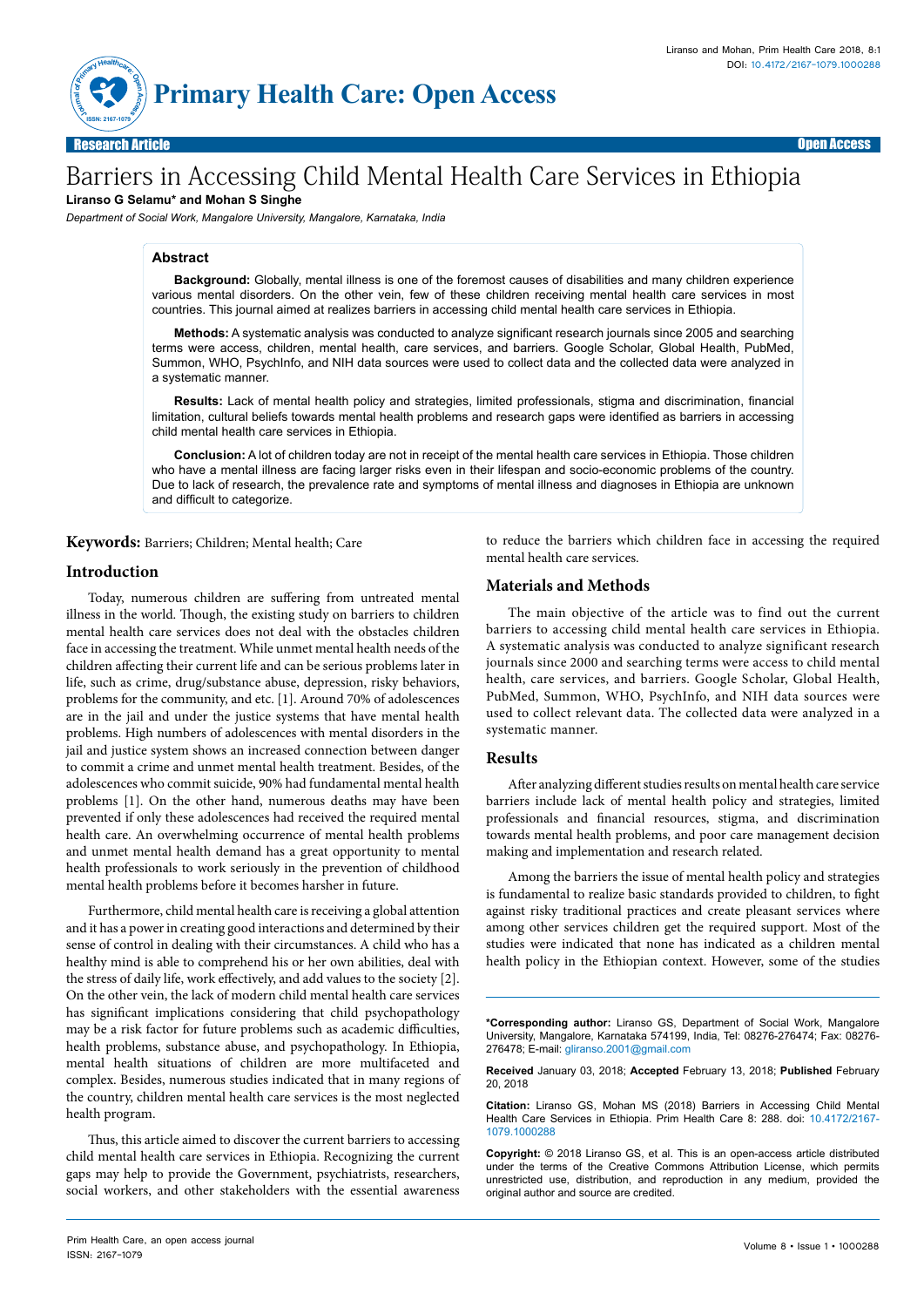were described that there is a document, which is an outline to provide a psychosocial care and support for the children. However, the content of the document was focused on life skill training, counseling and guidance, and academic achievements. A majority of the studies so far indicate that lack of policy or its failure were the major hindrance to lack of mental health care services. Furthermore, as indicated by Appunni. Ethiopia does not have any rigorous national mental health policy, and programs [3].

In addition, there is a scarcity of empirical research on the current situations of mental health care service access and barriers. This shows that there is a basic problem with the current system of mental health care distribution to the children. Children mental health care service is one of the most neglected health programs in the country regarding policy planning, skilled professionals, and basic resources. However, there is a high prevalence rate of child mental illness in the country. Due to this reason, children with mental disorders are at a greater risk like dropping out of school, having difficulty in developing peer relationships, becoming discipline problems, and exhibiting a higher incidence of family dysfunction and a highly stigmatized phenomenon [4,5]. As a result, the children are exposed to different psychosocial problems and mental disorders [6].

Furthermore, the condition of child mental health problems and treatment practices in Ethiopia is unidentified. Even though few studies in the country have tried to discover at child mental problems, but still it is difficult to identify the prevalence rate and symptoms of mental illness and diagnoses in the country. Besides, child depression was recognized in Ethiopia, although with lower rates than in the studies [7]. Some literature indicated that child mental health problems in Ethiopia showed high admissions to hospitals and private clinics particular in Addis Ababa. Meanwhile, Menelik found that the Ethiopian health care system remains to be known with the more modern and stronger rating scales in introducing child mental assessment in primary care systems [8].

Moreover, a lack of access to mental health care services was identified as a barrier by caregivers in the service providing organizations. The organizations counseled other organizations with a child with mental illness to be practical and constant in arranging holistic services and working with multiple stakeholders in order to provide comprehensive services. On the other hand, studies found that financial and professional barriers to mental health services in the country. Scarce budget issues as one of the most common barriers and limited skilled professionals as another serious barrier to provide the required services. Ciccone MM et al. found that the support of dedicated care management decision making, incorporate some guidelines and recommendations that is implemented for each condition aimed to

improve clients health outcomes and promote appropriate resource utilization [9].

Moreover, Desalegn revealed that such barriers in provision of suboptimal and worse quality of care by clinicians to patients, for instance lack of diagnosis, lack of adequate human and material and financial resources, poor monitoring, and lack of continuity of care of health status of people with mental illnesses as well as poor medication for behavioral problems and substance abuse of the children [10]. Furthermore, in Ethiopia, the public stigma against people with mental illness exposed to low self-esteem and discrimination. The existed stigma towards mental illness and its treatment found long before the care, and on many occasions, available treatment has not helped to improve stigma towards mental health problems. Likewise, mental illness treatment gaps have large effects which have an extra load to those with mental illness [11]. Most of the people believed that keeping individuals with mental illness behind locked doors is the best way of managing. The majority of Ethiopian community links the causes of mental illness to the supernatural phenomenon and its treatment practices associated with religions and traditional medicines (Table 1).

#### **Discussion**

Besides, in Ethiopia, the traditional healings and religious practices have been identified as effective mental health care in the most regions of the country. Traditionally, most Ethiopian believed that mental illness can be originated by the awful spirits, horrible wishes, evil-minded people, ill will, the evil eye and the antagonistic feelings and preferred traditional healings. According to Holm-Hansen, cultural beliefs about mental illness could influence the service providers and receivers and ways to treat it [12-14]. Thus, further studies are suggested to promote the mental health literacy among the society and to assess the accurate and current publics' beliefs and attitudes of mental disorders. Lastly, cooperation between public and government sectors should be encouraged to develop strategies for reducing the stigma and negative beliefs associated with mental disorders.

However, the incidence of mental illness is higher among the children. In addition, those children are experienced numerous depression, suicidal thoughts, hazards, vulnerabilities, poor self-esteem and anxiety that lead to self-pity, and fear of future. As the result, the children exposed to different risky behaviors and mental health problems as well as suicidal practices. Therefore, it needs a serious attention at the level of legislation, policy formulation, an empirical research and mental health education, resource allocation, educating skilled human resources, and reforming the overall mental health care system [15,16].

| <b>Types of the barriers</b>                        | <b>Articles</b>                                                     | <b>Barriers</b>                                                                                                                                                                     |
|-----------------------------------------------------|---------------------------------------------------------------------|-------------------------------------------------------------------------------------------------------------------------------------------------------------------------------------|
| Mental health policy and programs related           | Appunni [3]                                                         | Lack of policy or its failure were the major hindrance to lack of mental health<br>care service direction.                                                                          |
| Skilled professionals and basic resources related   | Ashenafi et al. [7]<br>Booysen [4]<br>Desalegn [10]<br>Getinet [13] | Lack of skilled professionals and basic resources.                                                                                                                                  |
| Care management decision making, and implementation | Desalegn [10]<br>Ciccone MM et al. [9]                              | Poor care management decision making and implementation.                                                                                                                            |
| Cultural beliefs and traditional medicines related  | Reta et al. [11]<br>Kahsay [14]<br>Mihiret et al. [15]              | Most Ethiopian believed that mental illness can be caused by the bad spirits,<br>horrible wishes, evil-minded people, the evil eye, and preferred traditional<br>healing practices. |
| Research related                                    | Fekadu et al. [16]<br>Menelik [8]                                   | Due to lack of research, the prevalence rate and symptoms of mental illness<br>and diagnoses in Ethiopia are unknown and difficult to identify.                                     |

**Table 1:** Types of the barriers and main results.